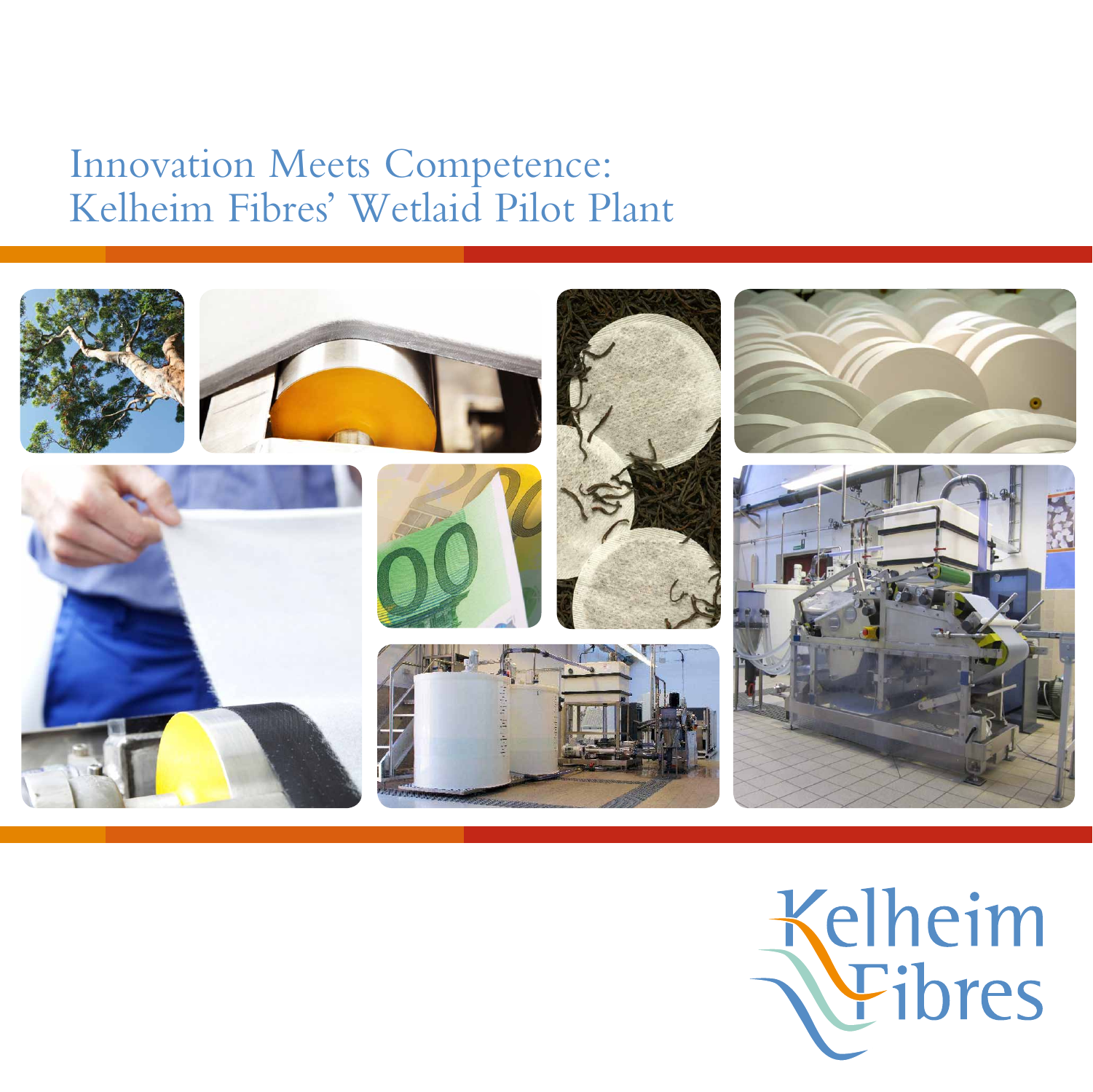

Wetlaid Plant

### **Technical Data:**

Width: Wire 360 mm, Sample 300 mm Speed: 1-10 m/min Wire inclination: 20° Grammage: 20 – 200 gsm Drying: 100 – 200 °C, approx. 40 kW Volume flow [water]: max. 550 l/min Minimum pulp quantity: 1 kg/batch

Kelheim Fibres also recognises that customers face some challenges when starting innovative product or process developments: test runs on big production plants are expensive and disrupt regular production campaigns. Kelheim Fibres' in-house pilot plant allows customers to take the first steps in developing innovative papers without these restrictions – and engineer their new products in close cooperation with Kelheim's R&D fibre experts.

> **Inclined Wire Plant Configuration:** Pulper, Refiner 2 stock chests Rotary distributor Inclined wire line with vaccuum system Continuous through-air dryer, Winder for 3'' cores Reproducible results assured by electronic frequency converter 1-layer headbox



### **The Motivation**

A detailed understanding of the cus- The pilot plant has a strong focus on the Kelheim Fibres invites you to make full use tomer's products and an appreciation ypractical side of customers' development yof the possibilities the technical centre has of the customer's business is crucial for work and with the support of Kelheim's ) to offer: you can fully explore the benefits development work. Only this allows fibres R&D experience, the pilot plant helps

to be offered that are genuinely tailor-them to: made and meet the customers' needs as precisely as possible.

- upscale laboratory results and prepare production trials cost-effectively
- results while varying a wide range of parameters
- create a wide base of data by allowing a high number of trail runs per day

• obtain reliable and scalable test Kelheim Fibres also offers further services including the production of sample sheets for paper or nonwoven applications, and testing of fibre quality and processability.

#### **The System**

#### **Your Benefit**

speciality viscose fibres deliver in your new product, and discover the unique tailor-made fibre perfectly matched to your product's prime requirements.

To discuss the opportunities offered by the pilot plant and associated services, please contact our service team.

# Installation Layout

### Innovation Meets Competence: Kelheim Fibres ' Wetlaid Pilot Plant